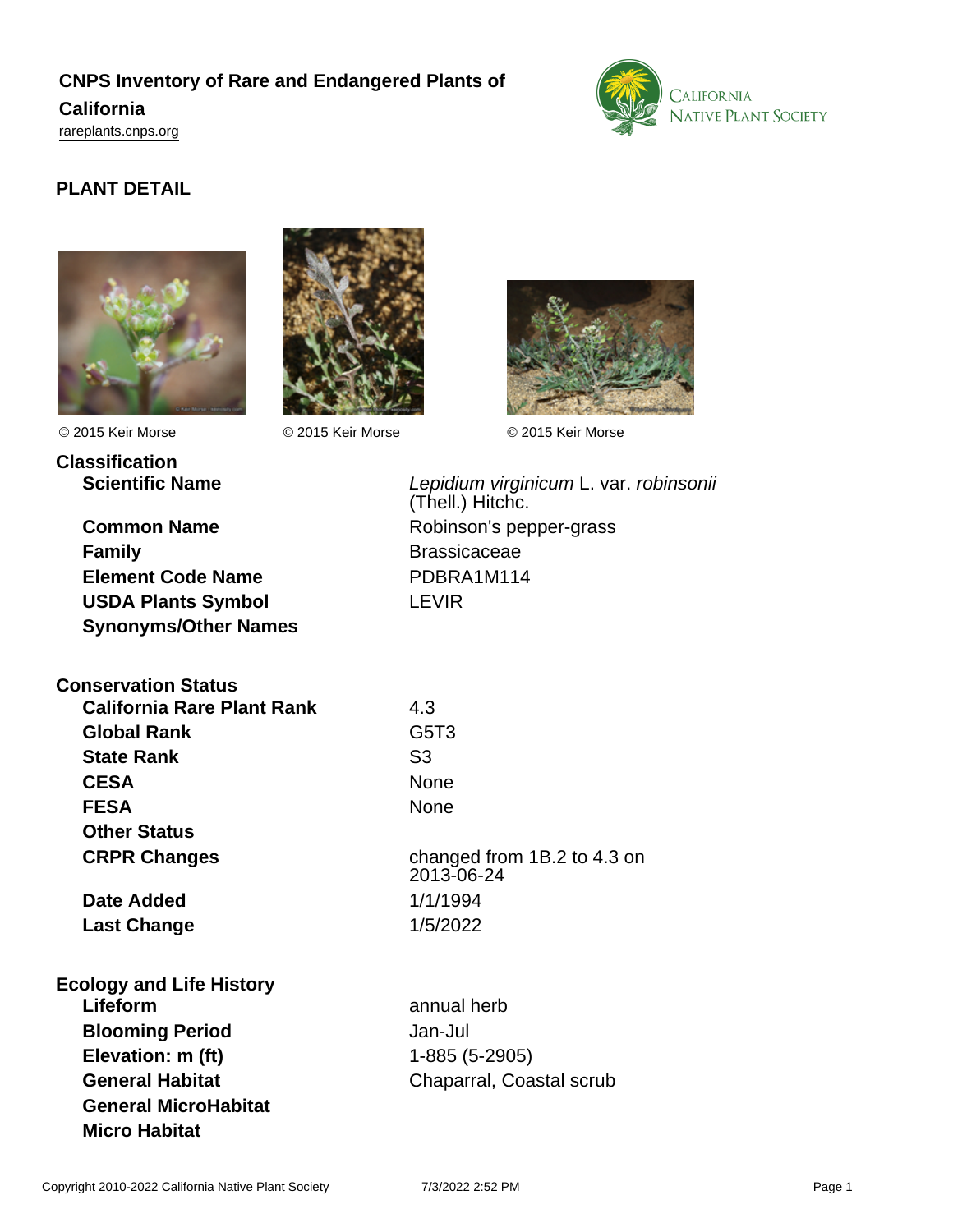|                                  | <b>Element Occurrence Data from California Natural Diversity Database</b> |
|----------------------------------|---------------------------------------------------------------------------|
| <b>Total Element Occurrences</b> | 142                                                                       |
| <b>Element Occurrence Ranks</b>  |                                                                           |
| Excellent (A)                    | 1                                                                         |
| Good (B)                         | 6                                                                         |
| Fair (C)                         | 5                                                                         |
| Poor (D)                         | 1                                                                         |
| None $(X)$                       | 1                                                                         |
| Unknown (U)                      | 128                                                                       |
| <b>Occurrence Status</b>         |                                                                           |
| Historical, > 20 years           | 94                                                                        |
| Recent, $<$ 20 years             | 48                                                                        |
| <b>Presence</b>                  |                                                                           |
| <b>Presumed Extant</b>           | 141                                                                       |
| <b>Possibly Extirpated</b>       | 1                                                                         |
| <b>Presumed Extirpated</b>       | 0                                                                         |
| <b>Location</b>                  |                                                                           |
| <b>CA Endemic</b>                | No                                                                        |

# **Counties**

Los Angeles (LAX), Mono (MNO), Orange (ORA), Riverside (RIV), San Bernardino (SBD), San Diego (SDG), Santa Barbara (SBA), Ventura (VEN)

# **States**

Baja California (BA), California (CA)

# **Quads**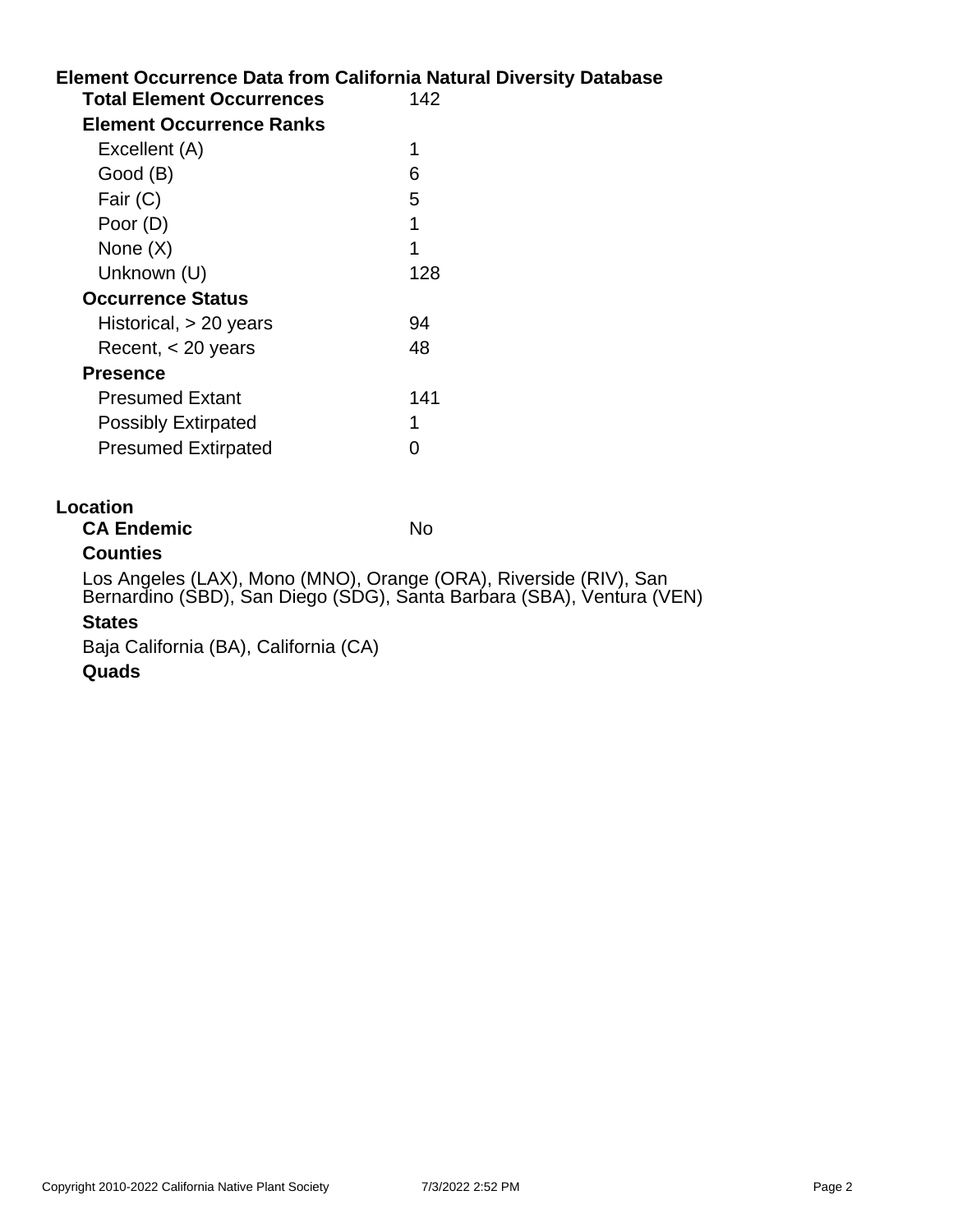Aguanga (3311647), Alberhill (3311764), Alpine (3211677), Azusa (3411728), Bachelor Mtn. (3311751), Barrett Lake (3211666), Beauty Mountain (3311646), Black Star Canyon (3311776), Bucksnort Mtn. (3311645), Butterfly Peak (3311655), Campo (3211654), Corona North (3311785), Corona South (3311775), Del Mar (3211782), Dulzura (3211667), El Cajon (3211678), El Cajon Mtn. (3211687), El Casco (3311781), El Toro (3311766), Encinitas (3311713), Escondido (3311711), Fallbrook (3311743), Fontana (3411714), Glendora (3411727), Hemet (3311668), Imperial Beach (3211751), Jamul Mountains (3211668), La Jolla (3211772), La Mesa (3211771), Lake Elsinore (3311763), Lake Mathews (3311774), Las Pulgas Canyon (3311734), Lompoc (3412064), Los Angeles (3411812), Margarita Peak (3311744), Morena Reservoir (3211665), Morro Hill (3311733), Mount Dana (3711982), Mt. Baldy (3411726), Mt. Wilson (3411821), Murrieta (3311752), National City (3211761), Newbury Park (3411828), Ojai (3411942), Ontario (3411716), Otay Mesa (3211658), Otay Mountain (3211657), Pala (3311731), Pechanga (3311741), Point Loma (3211762), Poway (3211781), Prado Dam (3311786), Rancho Santa Fe (3311712), Redlands (3411712), Riverside East (3311783), Riverside West (3311784), Rodriquez Mtn. (3311628), Romoland (3311762), Sage (3311658), San Bernardino South (3411713), San Clemente (3311745), San Clemente Island North (3211885), San Clemente Island South (3211873), San Dimas (3411717), San Fernando (3411834), San Luis Rey (3311723), San Marcos (3311722), San Nicolas Island (3311924), San Onofre Bluff (3311735), San Pasqual (3311618), San Vicente Reservoir (3211688), Santa Cruz Island A (3311987), Santa Cruz Island B (3311986), Santa Cruz Island C (3311985), Santiago Peak (3311765), Sitton Peak (3311754), Steele Peak (3311773), Sunland (3411833), Sunnymead (3311782), Surf (3412065), Tecate (3211656), Temecula (3311742), Tustin (3311767), Vail Lake (3311648), Valley Center (3311721), Viejas Mountain (3211676), Winchester (3311761), Yorba Linda (3311787), Yucaipa (3411711)

### **Notes**

Definitions of codes preceding a county and/or quad:

\* Presumed extirpated

(\*) Possibly extirpated

Species may be present in other areas where conditions are favorable. These data should NOT be substituted for pre-project review or for on-site surveys.

# **General Notes**

Previously CRPR 1B.2; more common than originally known. Threatened by development. Possibly threatened by non-native plants. A synonym of L. virginicum ssp. menziesii in TJM 2. See Mitteilungen aus dem Botanischen Museum der Universität Zürich 28:255-256 (1906) for original description and Madroño 3(7):265-320 (1936) for taxonomic treatment.

# **Distribution**

# **Threats**

### **Taxonomy**

### **Other**